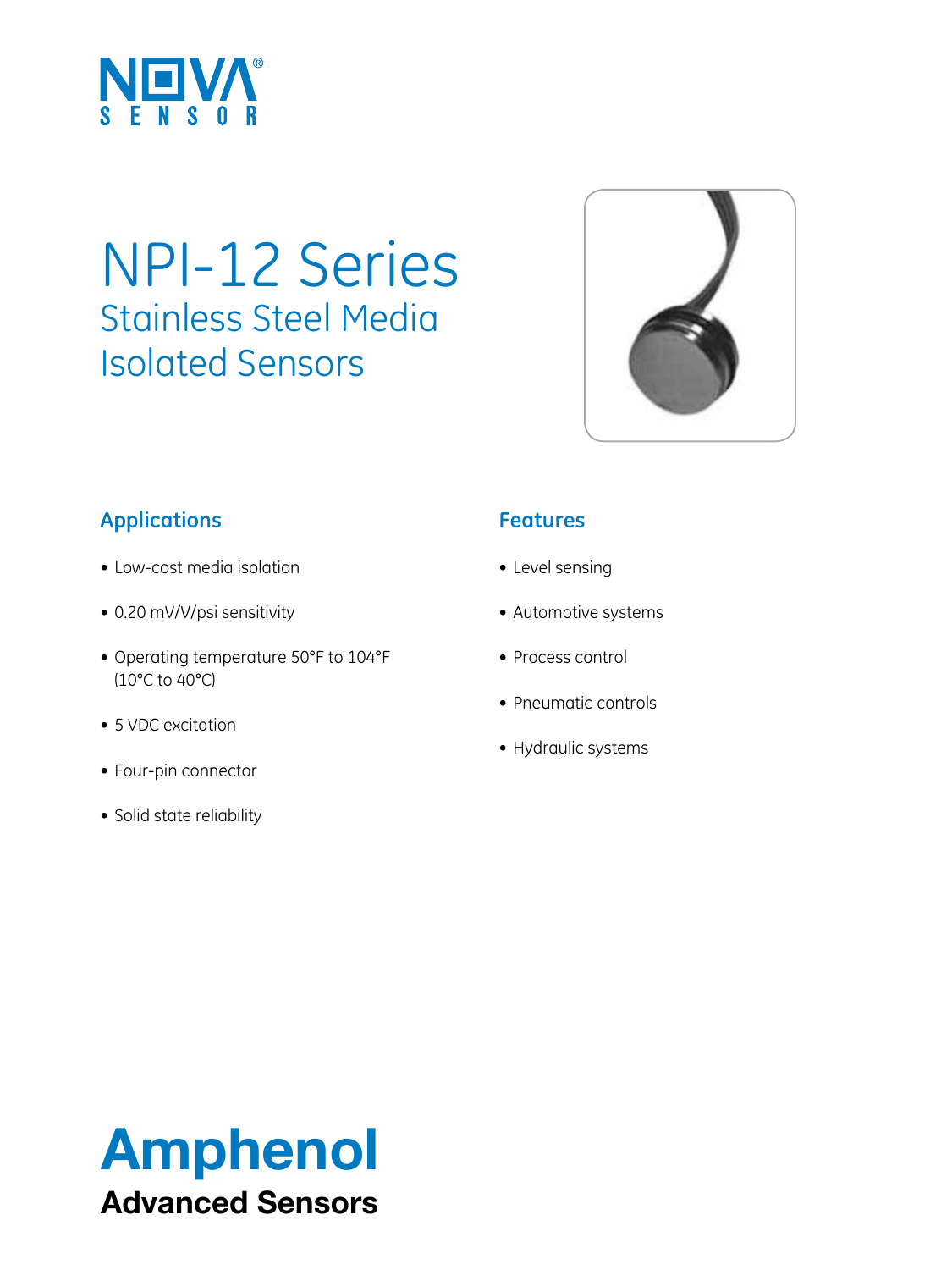# NPI-12 Series Specifications

#### **Description**

The NPI-12 Series of solid state, media isolated pressure sensors are designed to provide a cost effective solution for applications that detect tube blockages and pump performance. The NPI-12 Series is intended to mount adjacent to flexible tubing to sense tube expansion. Cleanliness is assured with the NPI-12 Series stainless steel finish.

The NPI-12 Series incorporates state-of-the-art IsoSensor technology, which gives the OEM user the best in price and performance. They are designed to operate in hostile environments while providing outstanding sensitivity, linearity and hysteresis. The piezoresistive sensor chip is housed in a fluid filled cavity and isolated from the measured media by a stainless steel diaphragm and body. As with all NovaSensor silicon sensors, the NPI-12 Series employs SenStable® processing technology, which provides excellent output stability.

The NPI-12 Series offers many features with superior performance. The pressure sensitivity is calibrated at 0.20±0.01 mV/V/psi. The combined errors of linearity, pressure hysteresis, repeatability and temperature are less than ±4 %FSO. The maximum overpressure is 50 psi (3.44 bar). A five volt excitation is needed to supply power to the device. The operating temperature range for the NPI-12 Series is 50°F to 104°F (10°C to 40°C), while the storage temperature is -40°F to 158°F (–40°C to 70°C). Electrical connection is accomplished with a 4 pin connector that accepts standard 0.025 in (0.64 mm) square posts on 0.100 in (2.54 mm) centers. A red wire allows for easy recognition of connector orientation.



*NPI-12 Series schematic diagram*

| Parameter                  | Value                 |      | Units          | <b>Notes</b>    |              |
|----------------------------|-----------------------|------|----------------|-----------------|--------------|
| General                    |                       |      |                |                 |              |
| Pressure Range             | 15                    |      | psig           |                 |              |
| Maximum Overpressure       | 50                    |      | psig           |                 |              |
| Environmental              |                       |      |                |                 |              |
| Temperature Range          |                       |      |                |                 |              |
| Operating                  | 50 to 104             |      | °F             | (10°C to 40°C)  |              |
| Storage                    | -40 to 158 (Dry)      |      | °F             | (-40°C to 70°C) |              |
| Mechanical                 |                       |      |                |                 |              |
| Weight                     | 0.01                  |      | lh             | (5q)            |              |
| Media Compatibility        | 316L stainless steel  |      |                |                 |              |
| Diaphragm Dome Height      | 0.000 to 0.008        |      | in             | 1               |              |
|                            | (0.000 mm to 0.20 mm) |      |                |                 |              |
| Electrical(2)              |                       |      |                |                 |              |
| Excitation                 | 5.0                   |      | volts          |                 |              |
|                            |                       |      |                |                 |              |
| Parameter                  | Units                 | Min. | TypicaL        | Max.            | <b>Notes</b> |
| Performance Parameters (2) |                       |      |                |                 |              |
| Zero Pressure Output       | ±%FSO                 |      |                | 5               |              |
| Sensitivity                | mV/V/psi              | 0.19 | 0.20           | 0.21            |              |
| Linearity, Hysteresis,     |                       |      |                |                 |              |
| Temperature Errors         | ±%FSO                 |      |                | 4.0             | 3            |
| Response Time (10% to 90%) | ms                    |      | 1 <sub>0</sub> |                 | 4            |
|                            |                       |      |                |                 |              |

1. Maximum change in diaphragm height relative to the edge of the sensor.

2. Supply current = 5 VDC and ambient temperature =  $77^{\circ}F$  (25 $^{\circ}C$ ), unless otherwise noted.

3. Best fit straight line.

4. For a zero-to-full scale pressure step change.



*NPI-12 Series dimensions*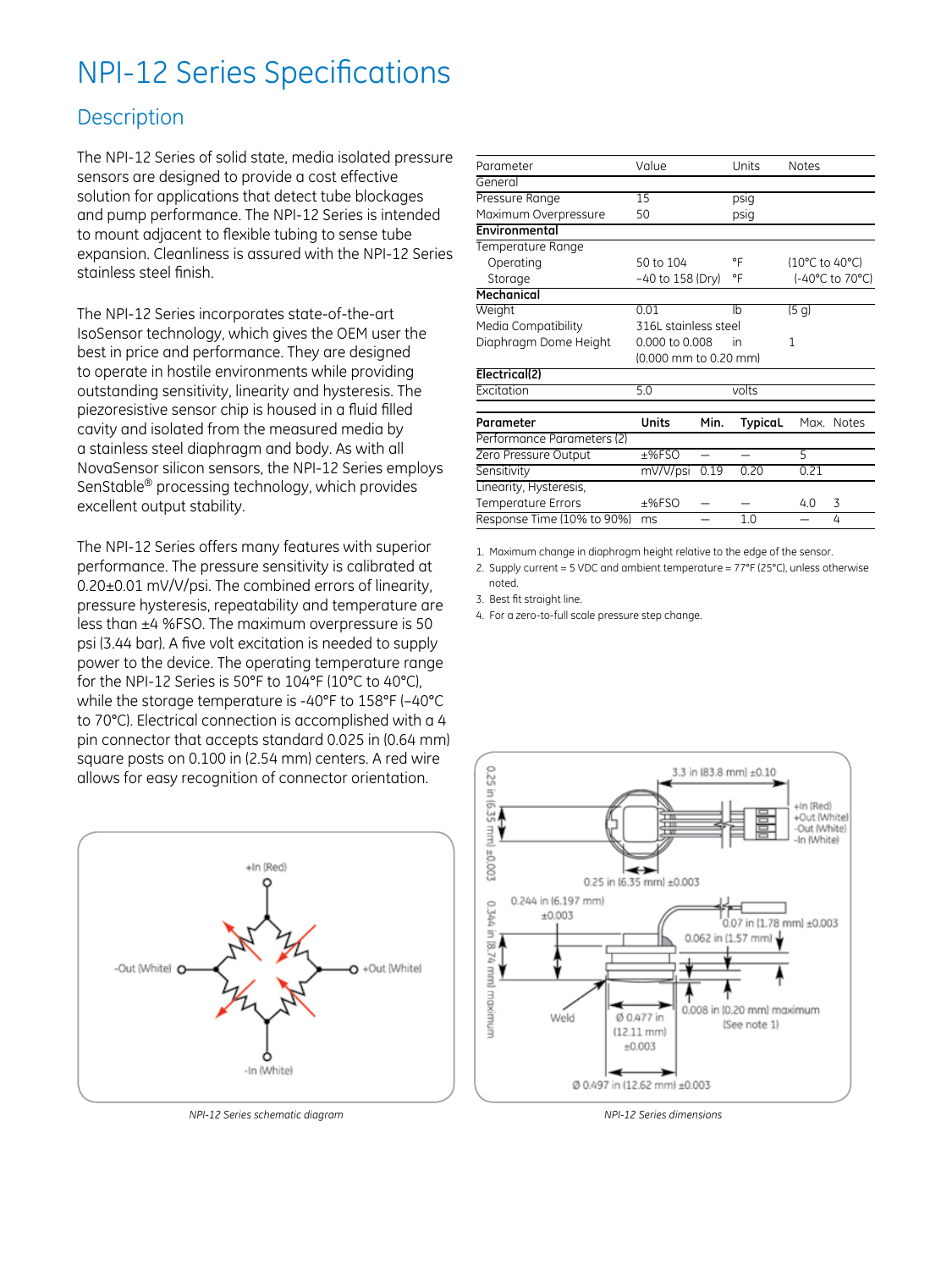# NPI-12 Series Specifications

#### **Warranty**

NovaSensor warrants its products against defects in material and workmanship for 12 months from the date of shipment . Products not subjected to misuse will be repaired or replaced. NovaSensor reserves the right to make changes without further notice to any products herein. NovaSensor makes no warranty, representation or guarantee regarding the suitability of its products for any particular application, nor does NovaSensor assume any liability arising out of the application or use of any product or circuit and specifically disclaims and all liability without limitation consequential or incidental damages. The foregoing warranties are exclusive and in lieu of all other warranties, whether written, oral, implied or statutory. No Implied statutory warranty of merchantability or fitness for particular purpose shall apply.

### Ordering Information

Part Number Description NPI-12-101GH 15 psi (1.03 bar)